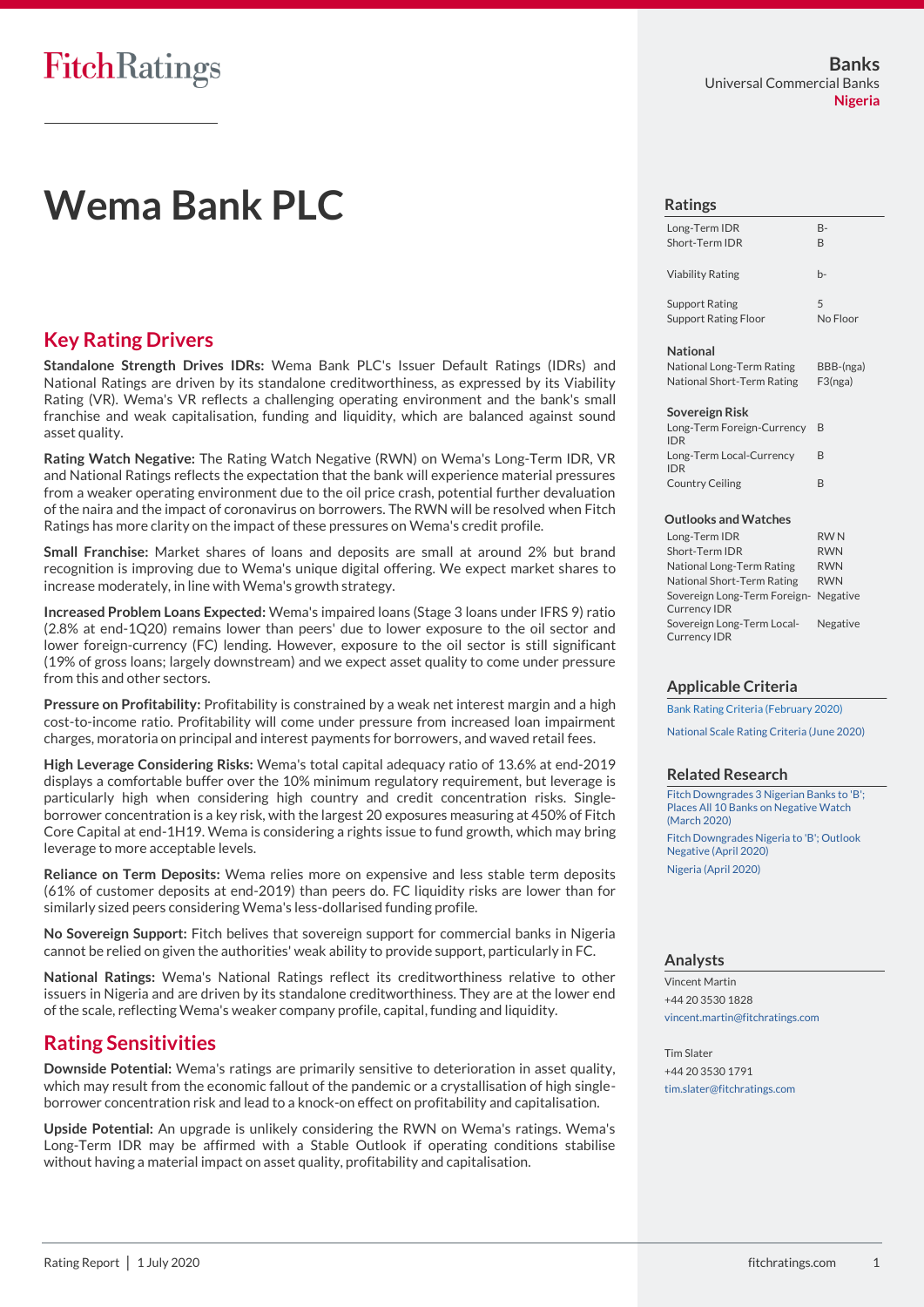## FitchRatings



# **Ratings Navigator - Standalone Assessment**

## **Sovereign Support Assessment**

| <b>Support Rating Floor</b>                                               |          |                | Value     |
|---------------------------------------------------------------------------|----------|----------------|-----------|
| Typical D-SIB SRF for sovereign's rating level (assuming high propensity) | B        |                |           |
| Actual country D-SIB SRF                                                  |          |                | <b>NF</b> |
| <b>Support Rating Floor:</b>                                              |          |                | <b>NF</b> |
| <b>Support Factors</b>                                                    | Positive | <b>Neutral</b> | Negative  |
| Sovereign ability to support system                                       |          |                |           |
| Size of banking system relative to economy                                |          |                |           |
| Size of potential problem                                                 |          |                |           |
| Structure of banking system                                               |          |                |           |
| Liability structure of banking system                                     |          |                |           |
| Sovereign financial flexibility (for rating level)                        |          |                |           |
| Sovereign propensity to support system                                    |          |                |           |
| Resolution legislation with senior debt bail-in                           |          |                |           |
| Track record of banking sector support                                    |          |                |           |
| Government statements of support                                          |          |                |           |
| Sovereign propensity to support bank                                      |          |                |           |
| Systemic importance                                                       |          |                |           |
| Liability structure of bank                                               |          |                |           |
| Ownership                                                                 |          |                |           |
| Specifics of bank failure                                                 |          |                |           |

| <b>Bar Chart Legend</b>            |                                    |   |                                           |  |  |
|------------------------------------|------------------------------------|---|-------------------------------------------|--|--|
|                                    |                                    |   | Vertical bars - VR range of Rating Factor |  |  |
| Bar Colors - Influence on final VR |                                    |   |                                           |  |  |
|                                    | Higher influence                   |   |                                           |  |  |
|                                    | Moderate influence                 |   |                                           |  |  |
|                                    | Lower influence                    |   |                                           |  |  |
|                                    | Bar Arrows - Rating Factor Outlook |   |                                           |  |  |
| ⇑                                  | Positive                           | ₩ | Negative                                  |  |  |
| ît                                 | Evolving                           | ▭ | Stable                                    |  |  |

### **High Propensity to Support; Weak Ability**

Fitch considers the authorities' propensity to support the Nigerian banking system to be high and there is a record of recent support across the sector. However, we believe that sovereign support for commercial banks cannot be relied on given Nigeria's weak ability to support, particularly in FC. The Support Rating Floors of all commercial banks are at 'No Floor' and all Support Ratings are at '5', reflecting our view that senior creditors cannot rely on receiving full and timely extraordinary support from the authorities should a bank become non-viable.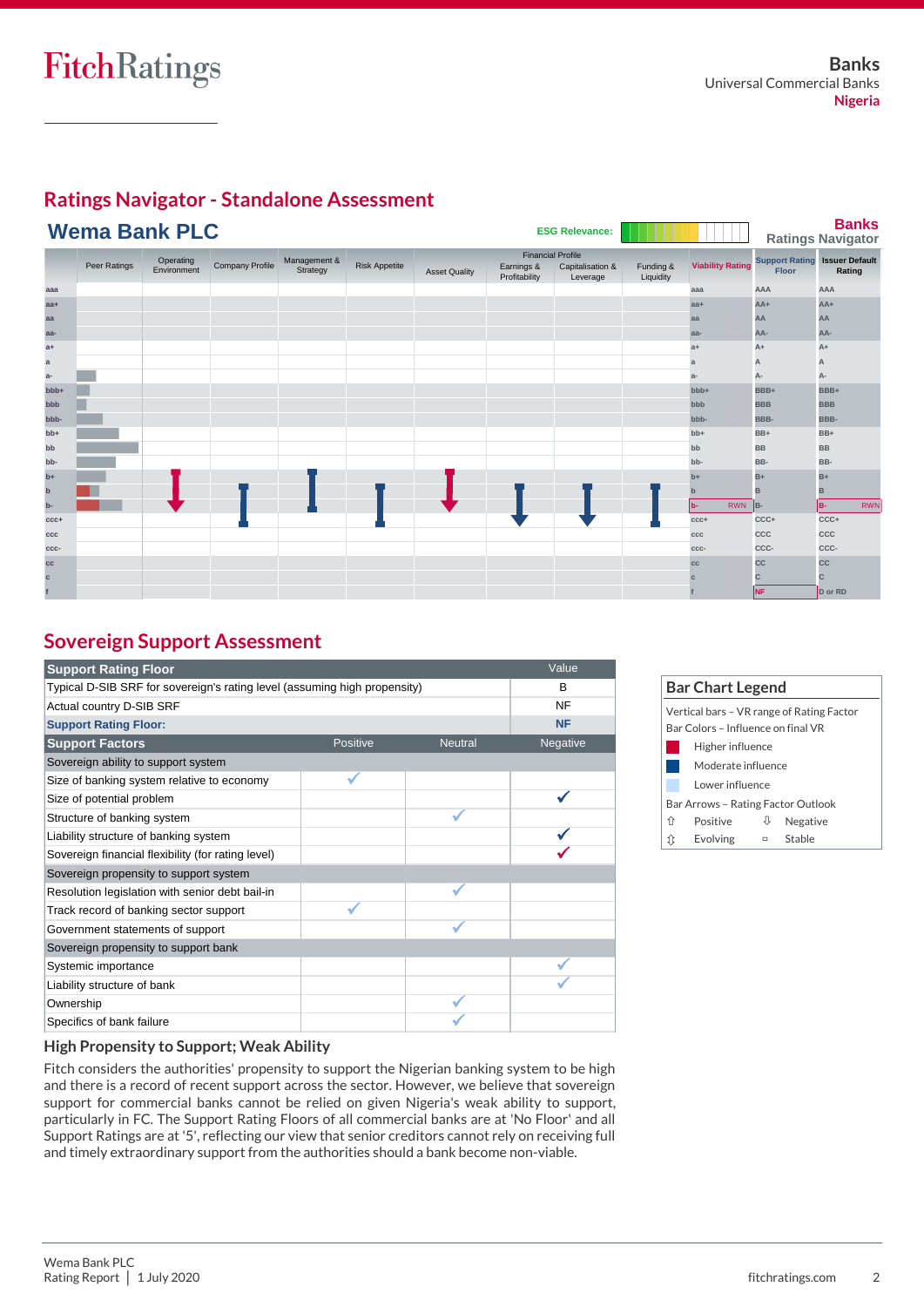## **Significant Changes**

### **Deteriorating Operating Environment**

Nigerian banks will face material pressures from a significantly weaker operating environment in 2020 and into 2021 given the oil price crash, potential further devaluation of the naira and the impact of the coronavirus pandemic on individuals and businesses. Fitch downgraded the Nigerian sovereign to 'B' with a Negative Outlook in April due to the effects of these pressures on the country's external finances and now forecasts GDP to contract by 3.1% in real terms in 2020. Nigeria is highly reliant on oil, which provides more than half of government revenue and accounts for 90% of the country's foreign-exchange earnings.

The Central Bank of Nigeria (CBN) devalued the official exchange rate by 15% in March and has allowed the exchange rate on the Investor and Exporter Window to depreciate by 7% during 1H20. Continued pressure on the naira stems from a fall in Nigeria's international reserves, which stood at USD36 billion at end-1H20, and a reversal of internal portfolio inflows due to heightened global risk aversion.

The CBN has announced a raft of relief measures for businesses, which should alleviate some near-term asset-quality pressures for banks. These measures include requesting banks to restructure loans for consumers and businesses most affected by the pandemic, in particular borrowers in the oil, agriculture and manufacturing sectors. The CBN still requires banks to comply with a minimum 'loans-to-deposits' ratio (which is, in fact, essentially a loans-tofunding ratio) of 65%, while maintaining a high cash reserve requirement of 27.5% for localcurrency deposits and a minimum liquidity ratio of 30%. Earlier in the year, the CBN also directed banks to reduce fees on customer transactions.

### **Impact Assessment on the Banking Sector**

Our outlook for the Nigerian banking sector was negative even before the onset of the current crisis, reflecting the impact of challenging operating conditions stemming from weak economic growth and rising regulatory risks. Given the current crisis, we now expect further pressure on all commercial banks' credit profiles resulting from weaker asset quality, earnings and capitalisation.

The collapse in oil prices will have a significant impact on Nigeria's oil and gas sector, which represents a high 30% of banking sector loans. Our stress tests indicate that asset quality risks arising from deterioration of the banks' oil and gas exposure are the biggest threat to their ratings. Asset quality will also be pressured by the impact of the current crisis other economic sectors.

A sharp devaluation of the naira would put pressure on capital ratios due to banks' highlydollarised balance sheets. The majority of banks have net long foreign currency positions and our stress tests indicate that, in most cases, the impact of a significant devaluation on capital ratios is tolerable.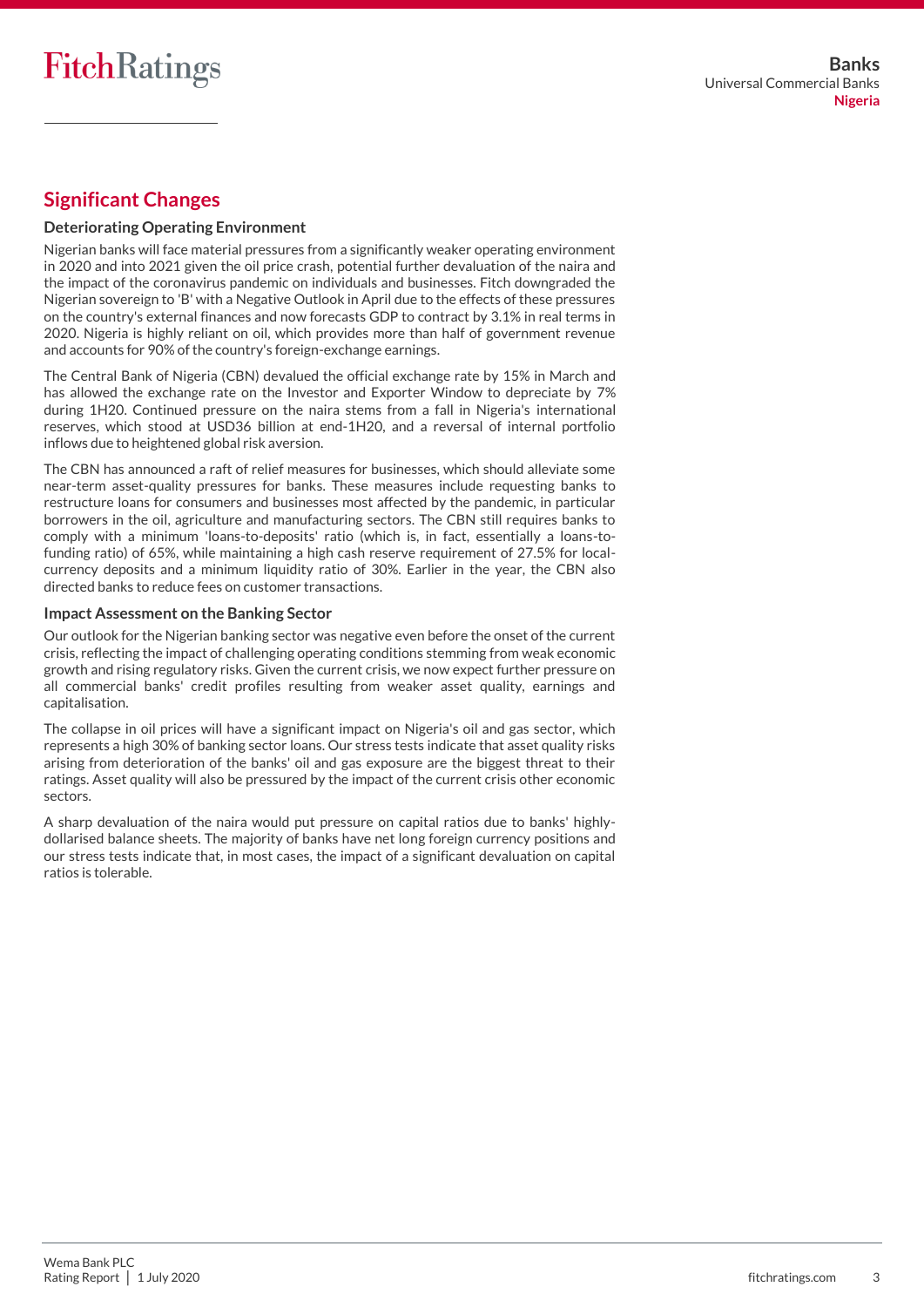## **Summary Financials and Key Ratios**

|                                               | 31 Mar 20                           |                                      | 31 Dec 19                | 31 Dec 18                | 31 Dec 17                         |
|-----------------------------------------------|-------------------------------------|--------------------------------------|--------------------------|--------------------------|-----------------------------------|
|                                               | 3 months - 1st<br>quarter<br>(USDm) | 3 months - 1st<br>quarter<br>(NGNbn) | Year end<br>(NGNbn)      | Year end<br>(NGNbn)      | Year end<br>(NGNbn)               |
|                                               | <b>Unaudited</b>                    | <b>Unaudited</b>                     | Audited -<br>unqualified | Audited -<br>unqualified | Audited -<br>unqualified          |
| Summary income statement                      |                                     |                                      |                          |                          |                                   |
| Net interest and dividend income              | 19                                  | 6.7                                  | 26.1                     | 27.0                     | 19.9                              |
| Net fees and commissions                      | $\overline{4}$                      | 1.6                                  | 8.1                      | 6.6                      | 5.6                               |
| Other operating income                        | 6                                   | 2.3                                  | 15.9                     | 7.3                      | 6.3                               |
| Total operating income                        | 29                                  | 10.6                                 | 50.0                     | 40.9                     | 31.9                              |
| Operating costs                               | 25                                  | 8.9                                  | 37.3                     | 32.6                     | 26.8                              |
| Pre-impairment operating profit               | 5                                   | 1.7                                  | 12.7                     | 8.3                      | 5.1                               |
| Loan and other impairment charges             | $\overline{2}$                      | 0.6                                  | 6.1                      | 3.5                      | 2.2                               |
| Operating profit                              | 3                                   | 1.1                                  | 6.6                      | 4.8                      | 3.0                               |
| Other non-operating items (net)               | 0                                   | 0.0                                  | 0.2                      | 0.0                      | 0.1                               |
| Tax                                           | 0                                   | 0.2                                  | 1.6                      | 1.5                      | 0.8                               |
| Net income                                    | 3                                   | 1.0                                  | 5.2                      | 3.3                      | 2.3                               |
| Other comprehensive income                    | 0                                   | 0.0                                  | 0.5                      | 0.0                      | 0.1                               |
| Fitch comprehensive income                    | 3                                   | 1.0                                  | 5.7                      | 3.3                      | 2.4                               |
| <b>Summary balance sheet</b>                  |                                     |                                      |                          |                          |                                   |
| <b>Assets</b>                                 |                                     |                                      |                          |                          |                                   |
| Gross Ioans                                   | 905                                 | 326.2                                | 301.4                    | 261.6                    | 220.1                             |
| - Of which impaired                           | 25                                  | 9.0                                  | 9.1                      | 13.1                     | 2.5                               |
| Loan loss allowances                          | 34                                  | 12.4                                 | 12.1                     | 9.4                      | 4.2                               |
| Net loans                                     | 870                                 | 313.8                                | 289.2                    | 252.2                    | 215.8                             |
| Interbank                                     | 71                                  | 25.7                                 | 30.6                     | 18.1                     | 1.2                               |
| <b>Derivatives</b>                            | n.a.                                | n.a.                                 | n.a.                     | n.a.                     | n.a.                              |
| Other securities and earning assets           | 487                                 | 175.7                                | 177.1                    | 92.2                     | 69.9                              |
| Total earning assets                          | 1,429                               | 515.2                                | 496.9                    | 362.6                    | 287.0                             |
| Cash and due from banks                       | 643                                 | 231.7                                | 173.4                    | 82.7                     | 58.4                              |
| Other assets                                  | 132                                 | 47.7                                 | 45.5                     | 43.5                     | 42.2                              |
| <b>Total assets</b>                           | 2,204                               | 794.5                                | 715.9                    | 488.8                    | 387.5                             |
|                                               |                                     |                                      |                          |                          |                                   |
| <b>Liabilities</b>                            |                                     |                                      |                          |                          |                                   |
| Customer deposits                             | 1,654                               | 596.4                                | 577.3                    | 369.2                    | 254.5                             |
| Interbank and other short-term funding        | 144                                 | 51.8                                 | 3.6                      | 0.0                      | 42.1                              |
| Other long-term funding                       | 130                                 | 47.0                                 | 48.8                     | 45.4                     | 23.9                              |
| Trading liabilities and derivatives           | n.a.                                | n.a.                                 | n.a.                     | n.a.                     | n.a.                              |
| <b>Total funding</b>                          | 1,929                               | 695.3                                | 629.7                    | 414.6                    | 320.5                             |
| Other liabilities                             | 120                                 | 43.1                                 | 31.0                     | 23.3                     | 17.4                              |
| Preference shares and hybrid capital          | n.a.                                | n.a.                                 | n.a.                     | n.a.                     | 0.0                               |
| Total equity                                  | 156                                 | 56.1                                 | 55.2                     | 50.9                     | 49.6                              |
| Total liabilities and equity<br>Exchange rate | 2,204                               | 794.5<br><b>USD1 = NGN360.5</b>      | 715.9<br>$USD1 = NGN307$ | 488.8<br>NGN306.31       | 387.5<br>$USD1 = USD1 = NGN305.5$ |
| Source: Fitch Ratings                         |                                     |                                      |                          |                          |                                   |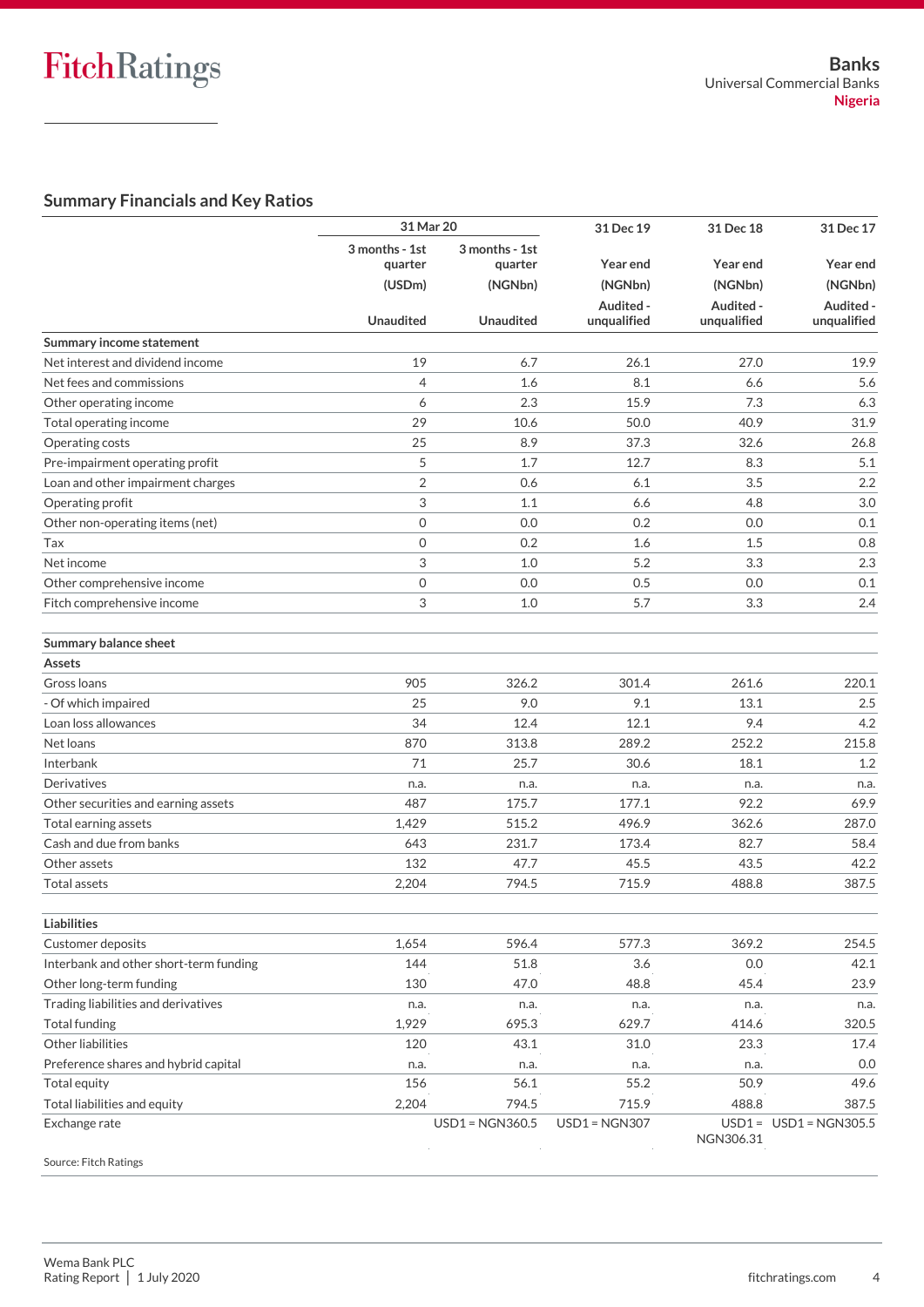## **Summary Financials and Key Ratios**

|                                             | 31 Mar 20 | 31 Dec 19 | 31 Dec 18 | 31 Dec 17 |
|---------------------------------------------|-----------|-----------|-----------|-----------|
| Ratios (annualised as appropriate)          |           |           |           |           |
| Profitability                               |           |           |           |           |
| Operating profit/risk-weighted assets       | 1.6       | 2.7       | 2.5       | 1.7       |
| Net interest income/average earning assets  | 5.3       | 5.9       | 8.3       | 6.8       |
| Non-interest expense/gross revenue          | 84.0      | 74.6      | 79.7      | 83.9      |
| Net income/average equity                   | 7.1       | 9.9       | 6.6       | 4.6       |
| <b>Asset quality</b>                        |           |           |           |           |
| Impaired loans ratio                        | 2.8       | 3.0       | 5.0       | 1.2       |
| Growth in gross loans                       | 8.3       | 15.2      | 18.9      | $-4.3$    |
| Loan loss allowances/impaired loans         | 137.8     | 133.4     | 71.6      | 167.2     |
| Loan impairment charges/average gross loans | 0.7       | 1.4       | 1.3       | 0.9       |
| Capitalisation                              |           |           |           |           |
| Common equity Tier 1 ratio                  | n.a.      | n.a.      | n.a.      | n.a.      |
| Fully loaded common equity Tier 1 ratio     | n.a.      | n.a.      | n.a.      | n.a.      |
| Fitch Core Capital ratio                    | 12.9      | 14.1      | 15.7      | 15.8      |
| Tangible common equity/tangible assets      | 4.7       | 5.0       | 6.4       | 7.6       |
| Basel leverage ratio                        | n.a.      | n.a.      | n.a.      | n.a.      |
| Net impaired loans/common equity Tier 1     | n.a.      | n.a.      | n.a.      | n.a.      |
| Net impaired loans/Fitch Core Capital       | $-9.5$    | $-8.7$    | 12.5      | $-6.2$    |
| <b>Funding and liquidity</b>                |           |           |           |           |
| Loans/customer deposits                     | 54.7      | 52.2      | 70.9      | 86.5      |
| Liquidity coverage ratio                    | n.a.      | n.a.      | n.a.      | n.a.      |
| Customer deposits/funding                   | 85.8      | 91.7      | 89.0      | 79.4      |
| Net stable funding ratio                    | n.a.      | n.a.      | n.a.      | n.a.      |
| Source: Fitch Ratings                       |           |           |           |           |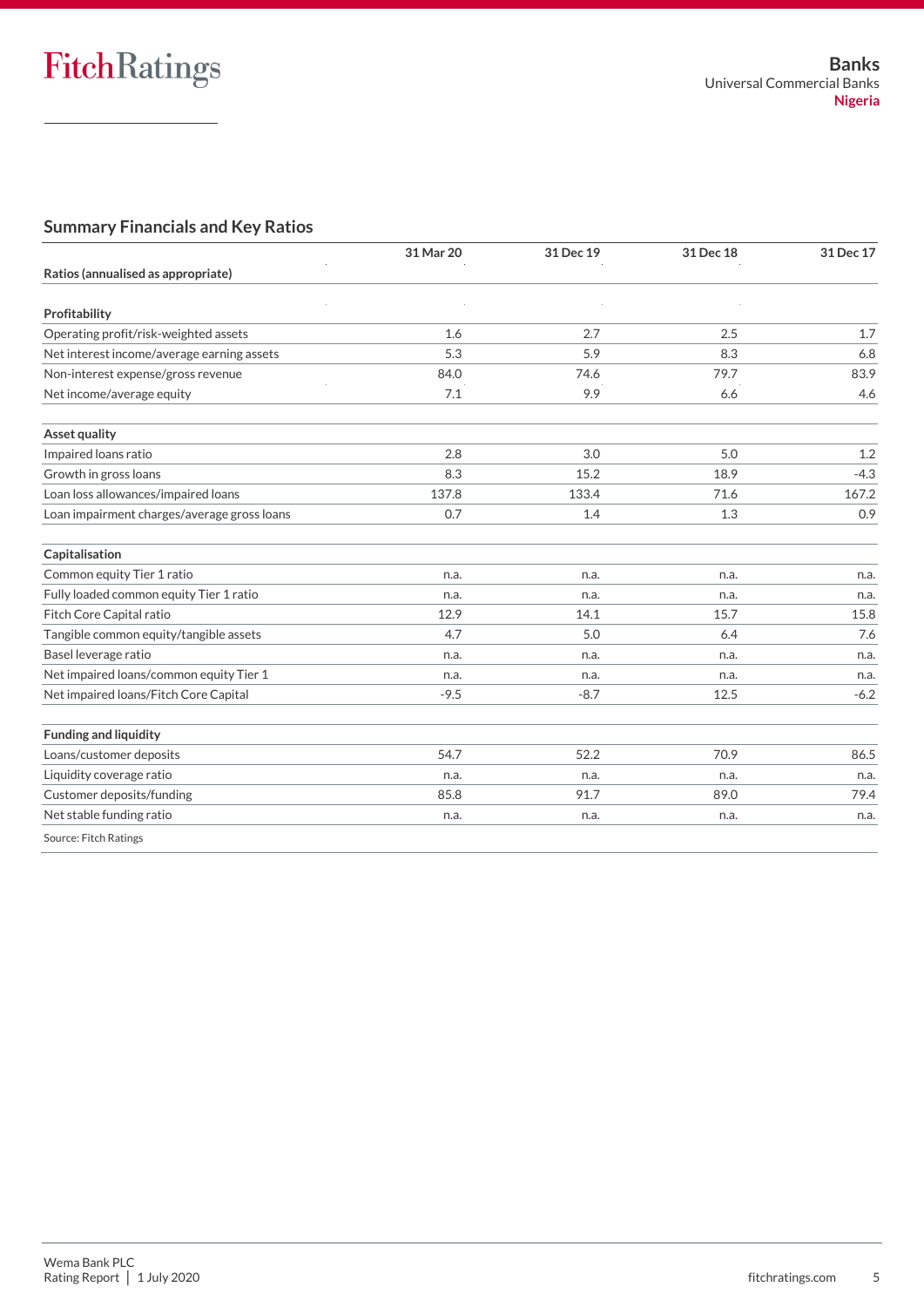## **Environmental, Social and Governance Considerations**

## **Banks Ratings Navigator**

2 1

#### FitchRatings **Wema Bank PLC**

|  |  |  | <b>Credit-Relevant ESG Derivation</b> |  |  |  |
|--|--|--|---------------------------------------|--|--|--|
|  |  |  |                                       |  |  |  |

| <b>Credit-Relevant ESG Derivation</b>                                                                                                                                                                                                            |                  |        | <b>Overall ESG Scale</b> |
|--------------------------------------------------------------------------------------------------------------------------------------------------------------------------------------------------------------------------------------------------|------------------|--------|--------------------------|
| Wema Bank PLC has 5 ESG potential rating drivers<br>Wema Bank PLC has exposure to compliance risks including fair lending practices, mis-selling, repossession/foreclosure practices, consumer data protection (data security) but this has very | key driver       | issues |                          |
| low impact on the rating.<br>Governance is minimally relevant to the rating and is not currently a driver.                                                                                                                                       | driver           | issues |                          |
|                                                                                                                                                                                                                                                  | potential driver | issues |                          |
|                                                                                                                                                                                                                                                  |                  |        |                          |

#### **Environmental (E)**

| <b>General Issues</b>                                         | E Score        | <b>Sector-Specific Issues</b>                                                                                                                            | Reference                                                               |                          | <b>E</b> Scale |
|---------------------------------------------------------------|----------------|----------------------------------------------------------------------------------------------------------------------------------------------------------|-------------------------------------------------------------------------|--------------------------|----------------|
| GHG Emissions & Air Quality                                   |                | n.a.                                                                                                                                                     | In.a.                                                                   | 5                        |                |
| <b>Energy Management</b>                                      |                | n.a.                                                                                                                                                     | In.a.                                                                   | 4                        |                |
| Water & Wastewater Management                                 |                | n.a.                                                                                                                                                     | In.a.                                                                   | 3                        |                |
| Waste & Hazardous Materials<br>Management; Ecological Impacts |                | n.a.                                                                                                                                                     | In.a.                                                                   | $\overline{\mathcal{L}}$ |                |
| Exposure to Environmental<br>Impacts                          | $\overline{2}$ | Impact of extreme weather events on assets and/or operations and<br>corresponding risk appetite & management; catastrophe risk; credit<br>concentrations | Company Profile; Management &<br>Strategy; Risk Appetite; Asset Quality |                          |                |
| Social (S)                                                    |                |                                                                                                                                                          |                                                                         |                          |                |

| <b>General Issues</b>                                            | S Score        | <b>Sector-Specific Issues</b>                                                                                                                                                                             | Reference                                                                          |                | <b>S</b> Scale |
|------------------------------------------------------------------|----------------|-----------------------------------------------------------------------------------------------------------------------------------------------------------------------------------------------------------|------------------------------------------------------------------------------------|----------------|----------------|
| Human Rights, Community<br>Relations, Access & Affordability     | $\overline{2}$ | Services for underbanked and underserved communities: SME and<br>community development programs; financial literacy programs                                                                              | Company Profile; Management &<br>Strategy; Risk Appetite                           | 5              |                |
| Customer Welfare - Fair<br>Messaging, Privacy & Data<br>Security | 3              | Compliance risks including fair lending practices, mis-selling,<br>repossession/foreclosure practices, consumer data protection (data<br>security)                                                        | Operating Environment; Company<br>Profile; Management & Strategy; Risk<br>Appetite | $\Delta$       |                |
| Labor Relations & Practices                                      | $\overline{2}$ | Impact of labor negotiations, including board/employee compensation<br>and composition                                                                                                                    | Company Profile; Management &<br>Strategy                                          | $\mathbf{3}$   |                |
| Employee Wellbeing                                               | $\mathbf{1}$   | n.a.                                                                                                                                                                                                      | n.a.                                                                               | $\mathfrak{p}$ |                |
| <b>Exposure to Social Impacts</b>                                | $\overline{2}$ | Shift in social or consumer preferences as a result of an institution's<br>social positions, or social and/or political disapproval of core banking<br>practices                                          | Company Profile; Financial Profile                                                 |                |                |
| Governance (G)                                                   |                |                                                                                                                                                                                                           |                                                                                    |                |                |
| <b>General Issues</b>                                            | <b>G</b> Score | <b>Sector-Specific Issues</b>                                                                                                                                                                             | Reference                                                                          |                | <b>G</b> Scale |
| <b>Management Strategy</b>                                       | 3              | Operational implementation of strategy                                                                                                                                                                    | Management & Strategy                                                              | 5              |                |
| Governance Structure                                             | 3              | Board independence and effectiveness; ownership concentration;<br>protection of creditor/stakeholder rights; legal /compliance risks;<br>business continuity; key person risk; related party transactions | Management & Strategy; Earnings &<br>Profitability; Capitalisation &<br>Leverage   | Δ              |                |
| <b>Group Structure</b>                                           | 3              | Organizational structure; appropriateness relative to business model;<br>opacity; intra-group dynamics; ownership                                                                                         | Company Profile                                                                    | 3              |                |
| Financial Transparency                                           | 3              | Quality and frequency of financial reporting and auditing processes                                                                                                                                       | Management & Strategy                                                              | $\mathcal{P}$  |                |





|              | The Environmental (E), Social (S) and Governance (G) tables break out the<br>individual components of the scale. The right-hand box shows the aggregate E.<br>S, or G score. General Issues are relevant across all markets with Sector-<br>Specific Issues unique to a particular industry group. Scores are assigned to<br>each sector-specific issue. These scores signify the credit-relevance of the<br>sector-specific issues to the issuing entity's overall credit rating. The Reference<br>box highlights the factor(s) within which the corresponding ESG issues are<br>captured in Fitch's credit analysis. |
|--------------|------------------------------------------------------------------------------------------------------------------------------------------------------------------------------------------------------------------------------------------------------------------------------------------------------------------------------------------------------------------------------------------------------------------------------------------------------------------------------------------------------------------------------------------------------------------------------------------------------------------------|
| <b>Scale</b> | The Credit-Relevant ESG Derivation table shows the overall ESG score. This<br>score signifies the credit relevance of combined E. S and G issues to the<br>entity's credit rating. The three columns to the left of the overall ESG score<br>summarize the issuing entity's sub-component ESG scores. The box on the far<br>left identifies some of the main ESG issues that are drivers or potential drivers<br>of the issuing entity's credit rating (corresponding with scores of 3, 4 or 5) and<br>provides a brief explanation for the score.                                                                     |

| 5              |  |
|----------------|--|
| 4              |  |
| 3              |  |
| $\overline{2}$ |  |
|                |  |

|                | Board(SASB).   | <b>Classification</b> of ESG issues has been developed from Fitch's sector ratings<br>criteria. The General Issues and Sector-Specific Issues draw on the<br>classification standards published by the United Nations Priniciples for<br>Responsible Investing (PRI) and the Sustainability Accounting Standards |
|----------------|----------------|------------------------------------------------------------------------------------------------------------------------------------------------------------------------------------------------------------------------------------------------------------------------------------------------------------------|
|                |                | Sector references in the scale definitions below refer to Sector as displayed in<br>the Sector Details box on page 1 of the navigator.<br><b>CREDIT-RELEVANT ESG SCALE</b>                                                                                                                                       |
| <b>G</b> Scale |                | How relevant are E, S and G issues to the overall credit rating?                                                                                                                                                                                                                                                 |
|                | 5              | Highly relevant, a key rating driver that has a significant impact on<br>the rating on an individual basis. Equivalent to "higher" relative<br>importance within Navigator.                                                                                                                                      |
|                | $\overline{4}$ | Relevant to rating, not a key rating driver but has an impact on the<br>rating in combination with other factors. Equivalent to "moderate"<br>relative importance within Navigator.                                                                                                                              |
|                | $\overline{3}$ | Minimally relevant to rating, either very low impact or actively<br>managed in a way that results in no impact on the entity rating.<br>Equivalent to "lower" relative importance within Navigator.                                                                                                              |

| 4                       | rating in combination with other factors. Equivalent to "moderate<br>relative importance within Navigator.                                                                                          |
|-------------------------|-----------------------------------------------------------------------------------------------------------------------------------------------------------------------------------------------------|
| $\overline{\mathbf{3}}$ | Minimally relevant to rating, either yery low impact or actively<br>managed in a way that results in no impact on the entity rating.<br>Equivalent to "lower" relative importance within Navigator. |
| $\overline{2}$          | Irrelevant to the entity rating but relevant to the sector.                                                                                                                                         |
|                         | Irrelevant to the entity rating and irrelevant to the sector.                                                                                                                                       |

**How to Read This Page**<br>ESG scores range from 1 to 5 based on a 15-level color gradation. Red (5) is most relevant and green (1) is least

4 issues 5 issues

 $\vert$ not a rating drive